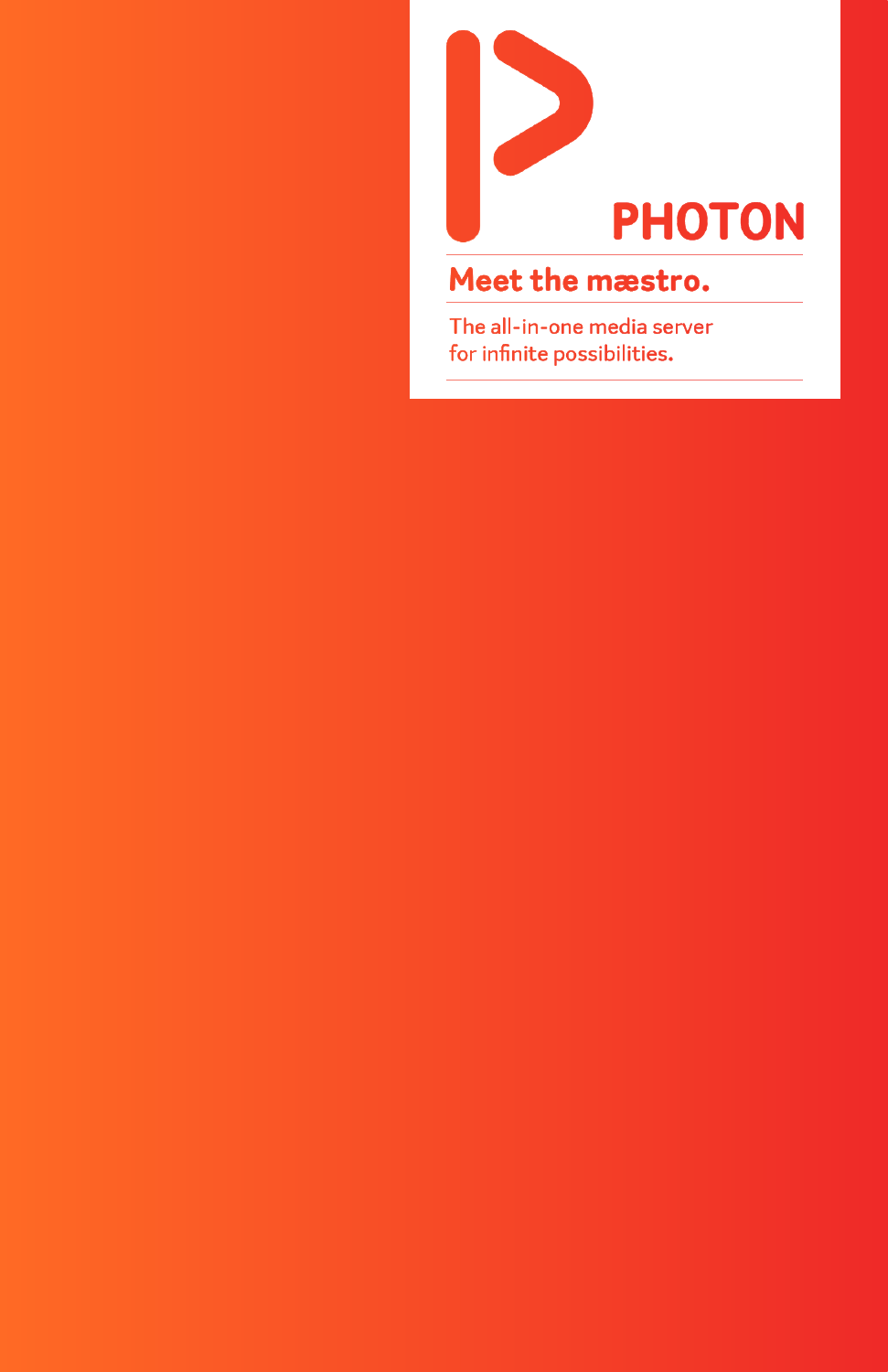Photon's **intuitive Timeline** makes it easy to edit, compose or playback multiple layers of video.

An **uncompressed playback** architecture allows each server to display media content up to **64 megapixels at 30 fps**.

Features a **professional, real-time color grading tool** that will help you get the desired look quickly without re-rendering any content.

**An integrated, flexible, node-based effects and particle system** allows you to design the generative real-time video content the way you want.

Used in combination with ALBION, cameras and optical markers, PHOTON can achieve **volumetric mapping and automatic video projector alignment and blending**.

**Extract 3D positioning data** about **any kind of moving target** such as screens and distribute it to other devices such as automation equipment through the widely supported PosiStageNet protocol.

PHOTON's 3D Scene module allows the creation of **projection studies**, full **3D project simulations**, including Oculus Rift support for **immersive presentations**.

Handle uncompressed graphics as high as **16K x 16K** through **auto-splitting**, our transparent media segmentation and routing feature.

PHOTON's transparent networking architecture facilitate **live backups** and **seamless media server replacement**.

Fluent in **MIDI, ArtNet, TCP and UDP**, PHOTON has been designed to foster **synergies with other products** such as controllers, sequencers, lighting equipment and audio processors.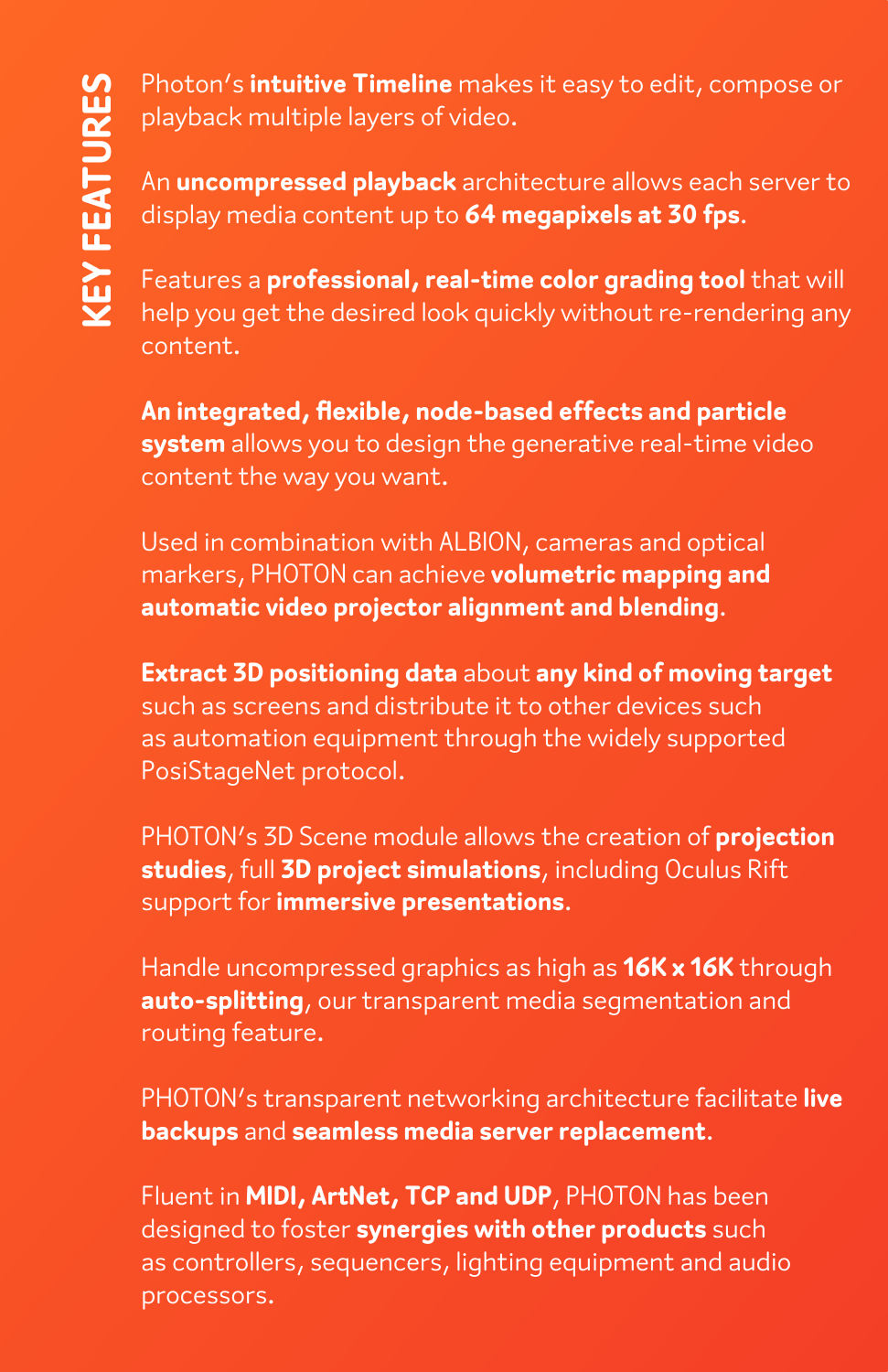| <b>Outputs</b>                             | $2 \times 4$ K model $(4 \times 2$ K   3x 3K)<br>$4 \times 4K$ model $(8 \times 2K)$ 6x 3K)                                                             |
|--------------------------------------------|---------------------------------------------------------------------------------------------------------------------------------------------------------|
| <b>Inputs</b>                              | $41 \times 3G - SDI$<br>$4 \times 3$ G-SDI   1x quad-link 4K SDI<br>8 x 3G-SDI   2x quad-link 4K SDI<br>$1 \times 12G - SDI$                            |
| <b>Storage capacity</b>                    | 7 TB (8 x 1 TB SSD in RAID 5)<br>(3.5TB, 7TB, 15TB, 31TB, 63TB storage available)                                                                       |
| <b>Bandwidth</b>                           | $8 \times 22 \times$ SSD   RAID configuration<br>SSD models: 960TB / 1920TB / 3840TB<br>Default: 6.1TB   8 x 960TB SSD<br>Max: 73.3TB   22 x 3840TB SSD |
| <b>Network</b>                             | $2 \times 10$ Gbps<br>2 x 1 Gbps Ethernet connectors                                                                                                    |
| <b>Chassis</b>                             |                                                                                                                                                         |
| Unit size                                  | Width: 434 mm<br>Height: 90 mm<br>Depth: 754 mm                                                                                                         |
| Case                                       | 2U Rackmount                                                                                                                                            |
| Weight                                     | 22.2 kg                                                                                                                                                 |
| <b>Electrical &amp; Operating</b>          |                                                                                                                                                         |
| <b>Line Voltage</b>                        | 100-240V AC Auto Switching<br>50-60Hz                                                                                                                   |
| <b>Power Consuption</b>                    | 500W                                                                                                                                                    |
| <b>Heat</b>                                | Max 1700 BTU/h                                                                                                                                          |
| <b>Operating Temperature</b><br>& Humidity | 10°C to 35°C<br>10% ~ 90% (non-condensing)                                                                                                              |